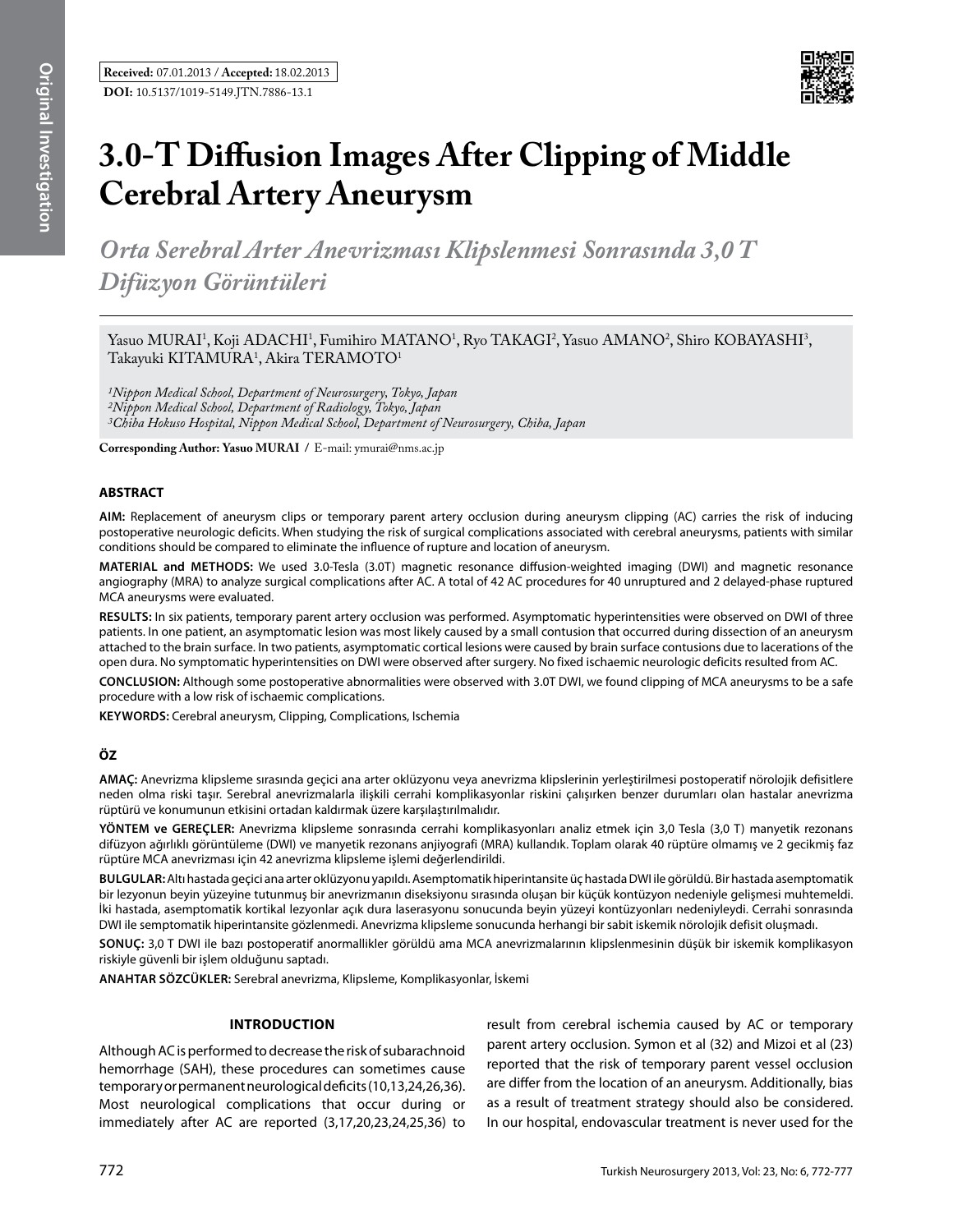management of MCA aneurysms. Therefore, to eliminate the influence of the location of aneurysm, treatment strategy, and rupture or not, we elected to evaluate only unruptured or delayed-phase ruptured MCA aneurysms in this study.

Recent developments (2,4,7,8,12,14,15,16,18,19,28,26) in MRI technology have greatly improved the quality and rapidity of cerebral ischemia diagnosis. Studies involving coronary artery bypass graft surgery (22), carotid endarterectomy (1,35), or interventional surgery (5,8,10,13,21,27,34) have demonstrated new small ischemic brain lesions using DWI. To the best of our knowledge, no similar studies have been conducted to assess the value of 3.0-Tesla (3.0T) DWI for demonstrating new ischemic lesions after AC.

## **Subjects and Methods**

#### *Patient Selection*

Between May 2008 and April 2012, we performed 89 surgeries for cerebral aneurysms. These procedures included 42 clippings for 40 unruptured and 2 delayed-phase ruptured MCA aneurysms in 14 men and 26 women (mean age, 56.35  $\pm$ 8.7 years; range, 35–77 years). There were two delayed-phase cases for which preoperative MRI and MRA were performed within one week prior to clipping. In these two patients, the period between aneurysm rupture and clipping was 17 days and 32 days, respectively, with no ischemic lesions confirmed by preoperative DWI. The aneurysms were 3–14 mm in diameter (mean,  $5.4 \pm 0.70$  mm). The procedures were preceded by and followed by 3.0T DWI and MRA. In all patients, AC was performed by the author (YM). MCA aneurysms in all patients were diagnosed by three-dimensional computed tomography angiography (CTA) or MRA. Age, sex, aneurysm size, duration of temporary parent artery occlusion and the number of aneurysmal clips were assessed. Indications for surgery of unruptured aneurysms are based on the following Japanese Guidelines for the Management of Stroke 2009: 1) life expectancy >15 years, 2) aneurysm size >5 mm or 3) aneurysm size <5 mm in addition to irregular shape, multiple lesions, large dome/neck ratio, family history or anterior communicating artery aneurysm or internal carotid artery to posterior communicating artery aneurysm. In our hospital, the surgical indications for clipping of unruptured MCA aneurysms included the following: 1) aneurysm size >4 mm or an additionally discovered unruptured MCA aneurysm in patients with an ipsilateral anterior circulation aneurysm, 2) age <75-years, 3) no serious underlying disorders and 4) a modified Rankin scale score of 0 to 2. There are no differences in the indications for MCA bifurcation aneurysms and MCA to lenticulostriate artery bifurcation aneurysms at our institute.

## *Surgical Techniques*

Although specific techniques or approaches for clipping MCA aneurysms differ slightly between centers, the basic principles remain the same. Special care was taken to avoid ischemic complications such as emboli formation, vasospasm and kinking of the parent artery. The duration of the parent artery temporary occlusion and perforators from the M1

segment of the MCA and the atherosclerotic M1 segment with temporary clips was minimized. To prevent venous infarctions and brain swelling, special care was taken to avoid sacrificing of the superficial *Sylvian* vein. Yasargil aneurismal titanium clips (Aesculap, Inc., Central Valley, PA, USA) were used in all patients. Sugita temporary clips (Mizuho Ika, Inc., Tokyo, Japan) were also used. During surgery, the patency of the distal and proximal arteries of the aneurysm was assessed using microvascular Doppler ultrasonography and/ or indocyanine green video angiography.

#### *MRI*

In all patients, MRI was performed 24 h–4 days after the surgery because DWI or MRA conducted immediately after AC may be affected by artifacts resulting from the surgical procedure, such as intracranial air or motion artifacts from the patient. Considering these facts, we scheduled DWI and MRA for 1–4 days after AC. In all patients, postoperative DWI and MRA were performed to detect ischemic complications due to thromboemboli or hypoperfusion, procedural ischemic complications or vasospasms of the MCA.We conducting MRI examinations using a 3.0T unit (Achieva 3T, Philips Medical Systems, Best, The Netherlands) with an 8-channel phased array head coil. DWI was performed using two-dimensional, single-shot, spin-echo, echo planar imaging of the entire brain with the following parameters: echo time (TE), 50; repetition time (TR), infinite; B, 1000 s/mm<sup>2</sup>; field of view (FOV), 24  $\times$  24 cm; flip angle, 90°; imaging matrix, 128  $\times$  128; slice thickness, 5.5 mm with a 1.5-mm gap; and number of slices, 20. Threedimensional T1 fast field echo time-of-flight MRA of the circle of Willis was performed using the following parameters: flip angle, 18°; TR, 25 ms; TE, 3.5 ms; slice thickness, 1.2 mm; FOV, 20  $\times$  20; matrix size, 512  $\times$  205; number of slices, 132-160; slice gap, 0.6 mm. DWI scans were evaluated by two experienced neuroradiologists and neurosurgeons. Any new hyperintensities observed using postoperative DWI were interpreted as new ischemic lesions that developed after AC. For radiological evaluations, all DWI and MRA scans were analyzed by at least two radiologists (RT, YA) or a neurosurgeon (YM) to detect any evidence of ischemia. In all cases, outcome of the patients on the modified Rankin scale (mRS) were evaluated at discharge and at 6 months post operatievely.

#### **Results**

Postoperative DWI was performed 2.47  $\pm$  0.61 days after AC (range, 1–4 days). In six patients, temporary clip occlusion of M1 was performed with an average duration of 148 s (range, 94–382 s). In seven patients, re-clipping was performed to change the first clip, and the duration of the first aneurysmal clip averaged 192 s (range, 118– 428 s). DWI revealed asymptomatic hyperintensities in the ipsilateral or contralateral hemispheres of three patients, and no symptomatic hyperintensities in the ipsilateral or contralateral hemispheres were observed after surgery. In addition, no asymptomatic ischemic hyperintensities were observed in the ipsilateral or contralateral hemispheres on DWI, and no symptomatic or asymptomatic stenosis or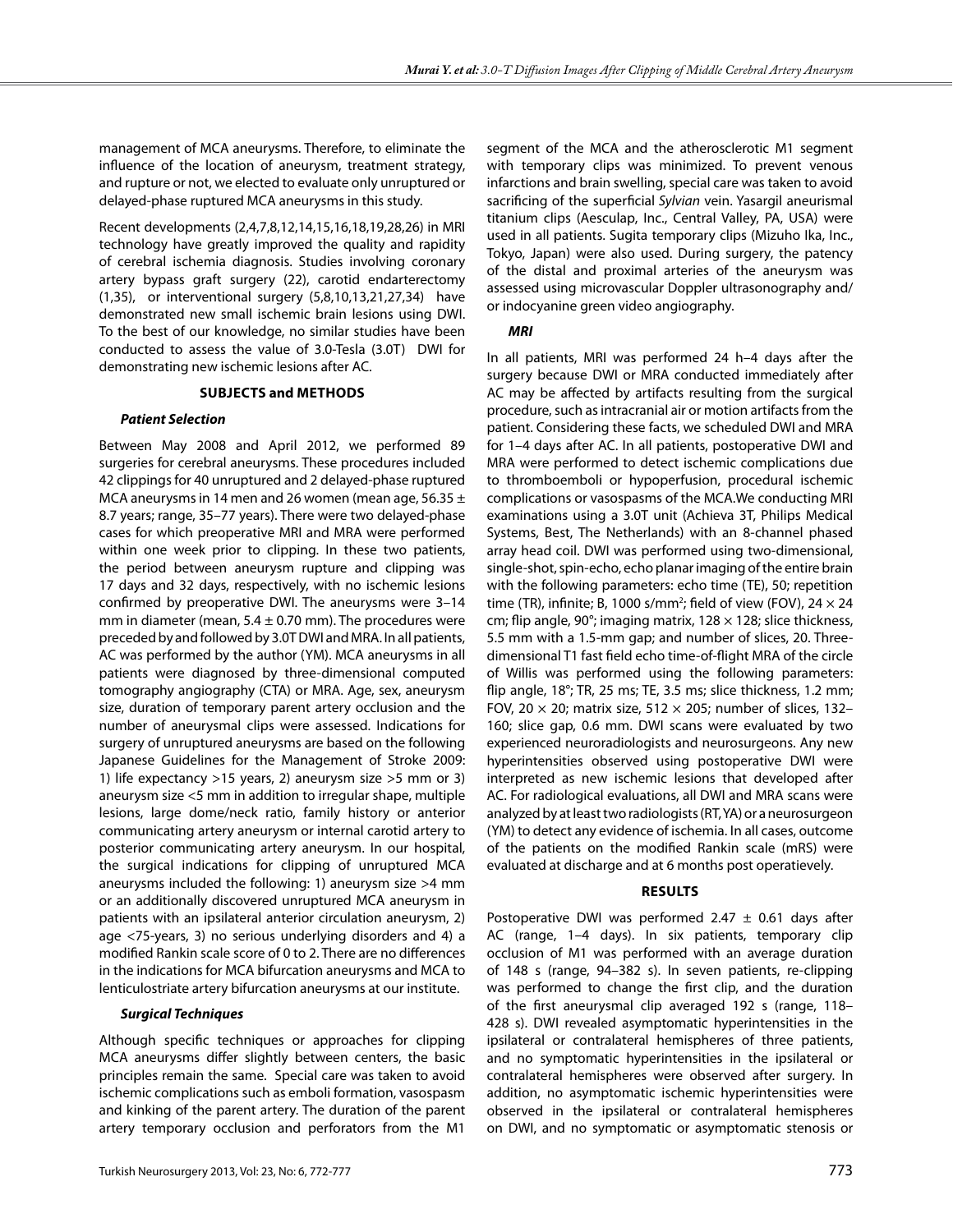occlusion in the ipsilateral hemisphere was observed on MRA after surgery. In one patient, an asymptomatic lesion was most likely caused by a small contusion that occurred during dissection of an aneurysm attached to the brain surface. In two patients, asymptomatic cortical lesions were probably caused by small contusions due to lacerations of the open dura. In these three patients, temporary clipping or reclipping was not performed. Postoperative contusions of the insulae were confirmed in one of these three patients because of adequate detachment from the surrounding structure. No fixed ischemic neurologic deficits resulted from clipping of unruptured MCA aneurysms. Postoperative MRA revealed no abnormal stenosis, vasospasms or MCA occlusion. However, in all patients, flow deficits were detected in the aneurysms because of clip artifacts. Neurological outcomes using the mRS at discharge and 6 months after clipping are 0 in all patients. In one patient with 72 y.o. woman with an unruptured 8 mm MCA aneurysm, post operative symptomatic ipsilateral chronic subdural hematoma was treated with irrigation on 46th post operative day.

## **Illustrative case**

The preoperative three-dimensional CTA of a 64-year-old woman suggested the presence of a 4-mm MCA aneurysm requiring surgery. After a frontotemporal craniotomy, a dural tear and brain contusion occurred on the frontal surface. A pterional approach revealed a broad-necked MCA aneurysm, which was clipped with Yasargil clips without temporary occlusion of the parent artery. Postoperative DWI performed on day 1 (Figure 1) after surgery revealed high-intensity regions on the frontal brain surface. Postoperative MRA (Figure 2) and three-dimensional CTA performed on day 7 after surgery confirmed patency of the MCA and the M1 and M2 segments. The postoperative course of the patient was uneventful and without epileptic attacks, and she was subsequently discharged.

# **Discussion**

The main purpose of this study was to use high-resolution DWI to determine the risk of complications following clipping of MCA aneurysms. This was also the first study to use 3.0T DWI to examine ischemic complications after AC of unruptured MCA aneurysms. Studies involving interventional coiling for cerebral aneurysms used DWI to demonstrate new small symptomatic and asymptomatic ischemic brain lesions (4,6,7,8). However, to the best of our knowledge, no similar studies (17) have assessed the efficiency of highresolution DWI and MRA to clarify the mechanisms and risk rates of surgical complications after AC. Furthermore, in similar studies using CT (23,30), the locations of aneurysms were not discussed with regard to the differences in surgical risks. These results suggest that symptomatic and asymptomatic postoperative focal abnormalities observed on DWI, consistent with ischemia arising from clipping or short temporary occlusions, are very rare after AC of the MCA. In addition, asymptomatic postoperative abnormalities observed on DWI are relatively infrequent. In this study, no symptomatic ischemic or nonischemic hyperintensities were detected in the ipsilateral or contralateral hemispheres on DWI. In addition, no symptomatic or asymptomatic stenosis or occlusion was observed on MRA after ipsilateral or contralateral hemisphere surgery. The rate of silent postoperative ischemia was very low in our cohort. This small study from a single center is not necessarily representative of the results that can be expected following all AC procedures; however, based upon our experience, AC proved to be a safe procedure.

#### *Mechanisms of Ischemia*

Wirth regard to the treatment for cerebral aneurysms, Grunwald et al. (13) reported the incidence of ischemic complications after endovascular surgery for unruptured aneurysms in a DWI study. Postprocedural new lesions



**Figure 1:** Postoperative brain diffusion-weighted imaging (DWI) in a 64-year-old woman with a left middle cerebral artery aneurysm. DWI(right) and T1 (middle) demonstrates a single new hyperintense lesion in the ipsilateral frontal cortical surface. This lesion was compatible with an area affected by a surgical contusion occurring intraoperatively. DWI (right and left) demonstrating no ischemic legion.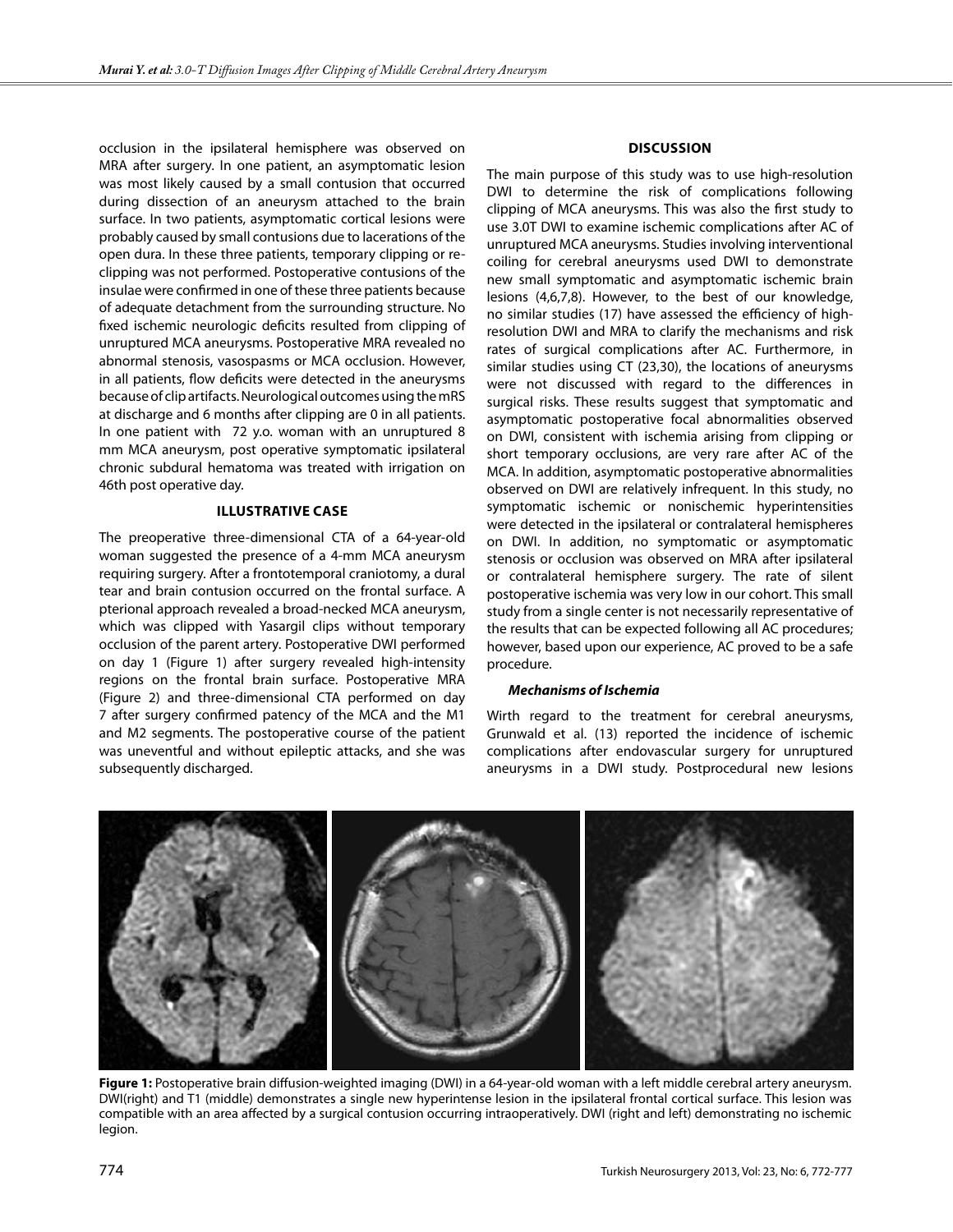Brooks et al (7) also reported on DWI of 155 aneurysms in 132



**Figure 2:** Postoperative brain magnetic resonance angiography demonstrating novascular stenosis of the carotid artery and the middle cerebral artery. A signal deficit is shown at the middle cerebral artery aneurysm lesion. However, M1 and M2 segment of the middle cerebral artery were clearly visible in a 3.0-Tesla image.

occurred in 21 of 50 (42%) patients. Rordorf et al. (26) reported an incidence of 54% in 154 intravascular surgeries. However, Grunwald et al (13) and Rordorf et al (26). did not provide details of their MRI protocols in their reports. In a series of 36 patients (25 patients with unruptured aneurysms and 11 with ruptured aneurysms) with 51 aneurysms treated by AC, Krayenbühl et al. (17) observed new hyperintense areas on DWI within 24 h of AC in six patients. This finding (17) represents a 9.8% incidence of silent postoperative highintensity areas (HIAs) per treated aneurysm and a 2% risk of symptomatic postoperative HIAs. However, Krayenbühl et al. (17). also did not provide details of their MRI protocol in their report. Of six patients in their study, one presented new temporary neurological deficits, and only one suffered transient aphasia with no abnormalities on DWI. Krayenbühl et al. (17). also reported that the risk of ischemic findings using abnormalities observed on DWI was statistically significant. Age, the presence of thrombi, the number of final clips, the number of temporary clips and the total duration of temporary clipping were significant, while the presence of SAH was not.

In recent studies (7.25), the incidence of ischemic findings on DWI after intravascular surgery was far greater for aneurysms treated for acute SAH (30%–45%) than for unruptured aneurysms (4.6%–61%). Cronqvist M et al. (10) reported on DWI performed in conjunction with 43 interventional procedures in 40 patients (14 ruptured and 26 unruptured). Postprocedural DWI abnormalities were small (<3 mm), ipsilateral to the treated aneurysm and asymptomatic in 92.5% patients (37 of 40 patients) (10). Periprocedural complications occurred in 23% procedures (10 of 43). Ruptured cases accounted for 67% lesions, whereas unruptured cases accounted for 33% lesions.

patients. Small DWI abnormalities were present in 24% (37 / 155 aneurysm lesions). Furthermore, 68% (25 of 37) lesions positive on DWI were cases of rupture. Symptomatic ischemic complications were present in 27% (10 of 37) lesions, with 70% (7 of 10) of being case of ruptured aneurysm. Bracard et al (6) reported a retrospective analysis of a consecutive series of 152 MCA aneurysms (73 ruptured) treated by endovascular coiling in 140 patients. Procedure-related complications included 13 thromboembolic events [8.6%; 10 of 73 ruptured (13.7%) and 3 of 79 unruptured (3.8%) aneurysms]. The total occlusion rate of unruptured MCA aneurysms was 31% in their study (6). These differences in DWI findings between unruptured and ruptured aneurysms are interesting (7,10,14). One possible reason for this disparity is acute vasospasms that occur after SAH (6,7,10,14,31,33). Another can be periprocedural antiplatelet/anticoagulation therapy (6,7,10,14). Because of these possible influences, we selected unruptured or delayed-phase ruptured aneurysms to evaluate the technical ischemic complications of AC. This study represented a 7.7% incidence of silent postoperative HIA per treated aneurysm and a 0% risk of symptomatic postoperative HIA. These slight HIAs were very faint and caused by surgical procedures and brain contusions due to dissection of the aneurysmal dome attached to the brain surface. Therefore, the risk of symptomatic and asymptomatic ischemic complications after AC of unruptured intracranial MCA aneurysms appears to be low. There is a difference in the risk of diffusion abnormalities, caused by aneurysm location and SAH. To analyze the incidence of surgical complications, it is important to examine similar patients. Samson et al (30) concluded that patients with aneurysms located in arterial segments that give rise to perforating vessels demonstrated poor tolerance to long durations of occlusion. In addition, they (30) reported infarction rates of 41% for the basilar artery and 26% for the MCA, in contrast to 16% for the anterior cerebral artery and 7% for the ICA. These studies used CT scanning. Had they used MRI, particularly DWI, the ischemia rate would have been higher. The authors (23,25,30) of these studies suggested safe occlusion durations of 10–15 min. Using these temporary occlusion protocols, the infarction rate has varied with a mean of 15%–20%. Samson et al (30) demonstrated that the risk of ischemic complications differed according to location. In addition, the adequacy of collateral perfusion through the posterior communicating artery and/ or anterior communicating artery was completely different for each patient. Mizoi (23) and Symon et al. (32) performed an somatosensory evoked potential (SSEP) study of temporary occlusion of the parent artery and reported that sufficient collateral perfusion was maintained through the posterior communicating artery and/or anterior communicating artery when only the parent ICA, and not the MCA, was occluded. In addition, there may be many causes (14,17,20,24) other than temporary clipping or permanent clipping that may be related to the incidence of abnormalities observed on DWI after AC, such as brain retraction by spatula or brain contusion.

There are not many differences in surgical techniques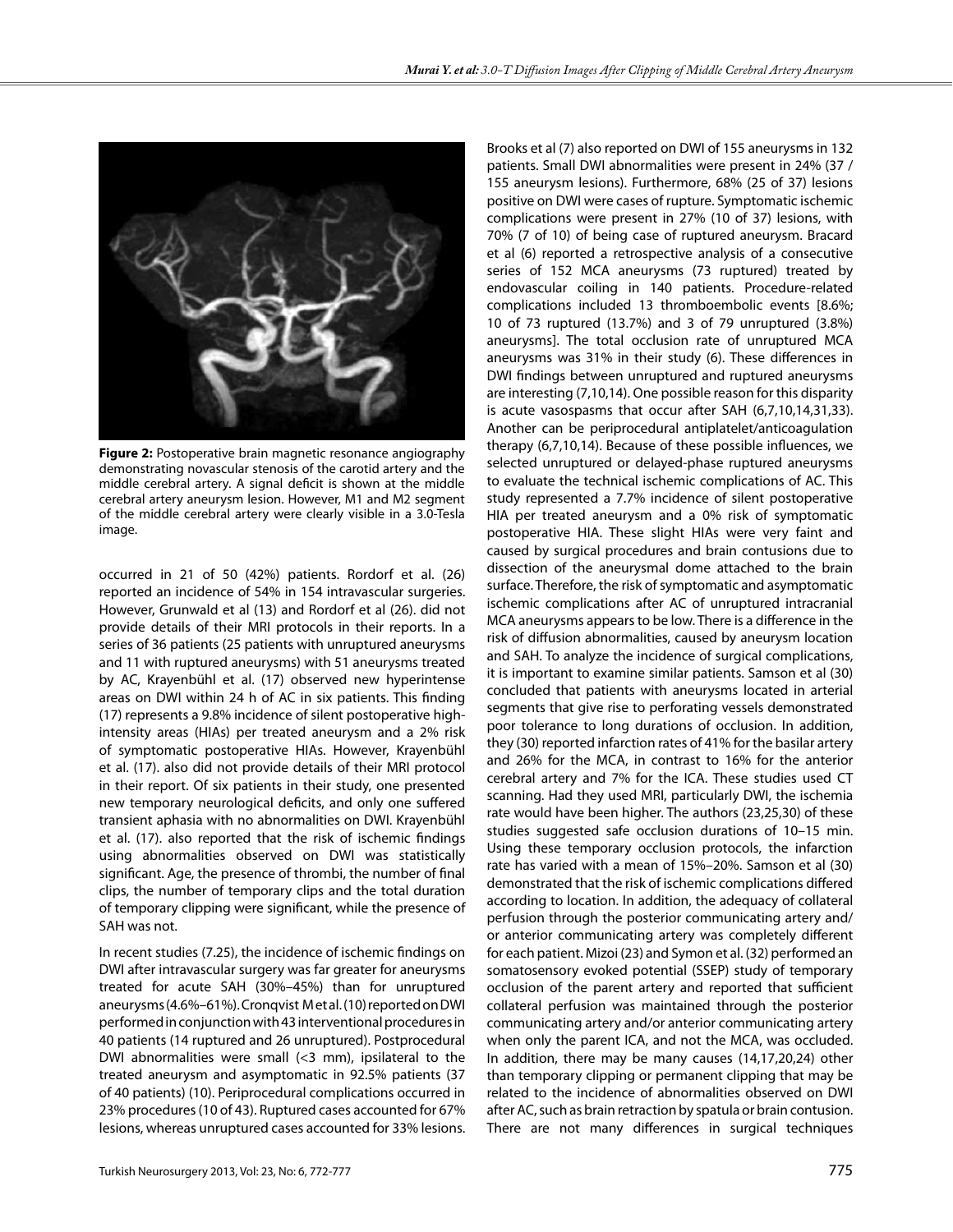or approaches for unruptured MCA aneurysms between institutes. Furthermore, in our institute, all MCA aneurysms are treated with surgical strategies without interventional treatment; therefore, there was no question of treatmentselection bias related to intravascular surgery or AC in this study. Mechanisms underlying ischemic complications after AC for acute-phase SAHs from a partially thrombosed and/or large aneurysm are far more complex than those after AC for small unruptured MCA aneurysms (16,17,23,24). After acutephase surgery, vasospasm or direct brain injury from SAH may occur, as reported by Hadeishi et al. (14). as well as by other authors (9,31) who performed DWI after surgery for SAHs. Rordorf et al. (26) and Condette-Aulian et al. (9) suggested that DWI can diagnose the early stages of symptomatic vasospasms. Hadeishi et al. (14) found multiple lesion sites in the cerebral cortex of patients with poor-grade acute SAH using preoperative DWI. As described, AC for ruptured aneurysms associated with acute-phase SAH involves many risk factors that may lead to ischemic complications. For such reasons, AC of unruptured or delayed-phase ruptured MCA aneurysms is effective in the detection of ischemic complications of AC.

# **References**

- 1. Alshekhlee A, Mehta S, Edgell RC, Vora N, Feen E, Mohammadi A,Kale SP, Cruz-Flores S: Hospital mortality and complications of electively clipped or coiled unruptured intracranial aneurysm. Stroke 41:1471-1476, 2010
- 2. Alvarez-Linera J: 3T MRI: Advances in brain imaging.Eur J Radiol 67:415-426, 2008
- 3. Araki Y, Andoh H, Yamada M, Nakatani K, Andoh T, Sakai N: Permissible arterial occlusion time in aneurysm surgery: Postoperative hyperperfusion caused by temporary clipping. Neurol Med Chir (Tokyo) 39:901-907, 1999
- 4. Asakura F, Kawaguchi K, Sakaida H, Toma N, Matsushima S, Kuraishi K, Tanemura H, Miura Y, Maeda M, Taki W: Diffusionweighted magnetic resonance imaging in carotid angioplasty and stenting with balloon embolic protection devices. Neuroradiology 48:100-112, 2006
- 5. Bendszus M, Koltzenburg M, Burger R, Warmuth-Metz M, Hofmann E, Solymosi L: Silent embolism in diagnostic cerebral angiography and neurointerventional procedures: A prospective study. Lancet 354:1594-1597, 1999
- 6. Bracard S, Abdel-Kerim A, Thuillier L, Klein O, Anxionnat R, Finitsis S, Lebedinsky A, de Freitas CM, Pinheiro N, de Andrade GC, Picard L: Endovascular coil occlusion of 152 middle cerebral artery aneurysms: Initial and midterm angiographic and clinical results. J Neurosurg 112:703-708, 2010
- 7. Brooks NP, Turk AS, Niemann DB, Aagaard-Kienitz B, Pulfer K, Cook T: Frequency of thromboembolic events associated with endovascular aneurysm treatment: Retrospective case series. J Neurosurg 108:1095-1100, 2008
- 8. Chung SW, Baik SK, Kim Y, Park J: Thromboembolic events after coil embolization of cerebral aneurysms: Prospective study with diffusion-weighted magnetic resonance imaging follow-up. J Korean Neurosurg Soc 43:275-280, 2008
- 9. Condette-Auliac S, Bracard S, Anxionnat R, Schmitt E, LacourJC, Braun M, Meloneto J, Cordebar A, Yin L, Picard L: Vasospasm after subarachnoid hemorrhage: Interest in diffusion-weighted MR imaging. Stroke 32:1818-1824, 2001
- 10. Cronqvist M, Wirestam R, Ramgren B, Brandt L, Nilsson O, Säveland H, Holtås S, Larsson EM: Diffusion and perfusion MRI in patients with ruptured and unruptured intracranial aneurysms treated by endovascular coiling: complications, procedural results, MR findings and clinical outcome. Neuroradiology 47:855-873, 2005
- 11. Faraglia V, Palombo G, Stella N, Rizzo L, Taurino M, Bozzao A: Cerebral embolization during transcervical carotid stenting with flow reversal: A diffusion-weighted magnetic resonance study. Ann Vasc Surg 23: 429-435, 2009
- 12. Fries P, Runge VM, Kirchin MA, Stemmer A, Naul LG, Wiliams KD, Reith W, Bücker A, Schneider G: Diffusion-weighted imaging in patients with acute brain ischemia at 3 T: Current possibilities and future perspectives comparing conventional echoplanar diffusion-weighted imaging and fast spin echo diffusion-weighted imaging sequences using BLADE (PROPELLER). Invest Radiol 44:351-359, 2009
- 13. Grunwald IQ, Papanagiotou P, Politi M, Struffert T, Roth C, Reith W: Endovascular treatment of unruptured intracranial aneurysms: Occurrence of thromboembolic events. Neurosurgery 58:612-618, 2006
- 14. Hadeishi H, Suzuki A, Yasui N, Hatazawa J, Shimosegawa E: Diffusion-weighted magnetic resonance imaging in patients with subarachnoid hemorrhage. Neurosurgery 50:741-748, 2002
- 15. Kosior RK, Wright CJ, Kosior JC, Kenney C, Scott JN, Frayne R, Hill MD: 3-Tesla versus 1.5-Tesla magnetic resonance diffusion and perfusion imaging in hyperacute ischemic stroke. Cerebrovasc Dis 24:361-368, 2007
- 16. Kosior RK, Hill MD, Frayne R: Less could be more when it comes to diffusion imaging of acute stroke. Neurology 74:1936-1937, 2010
- 17. Krayenbühl N, Erdem E, Oinas M, Krisht AF: Symptomatic and silent ischemia associated with microsurgical clipping of intracranial aneurysms: Evaluation with diffusion-weighted MRI. Stroke 40:129-133, 2009
- 18. Kuhl CK, Textor J, Gieseke J, von Falkenhausen M, Gernert S, Urbach H, Schild HH: Acute and subacute ischemic stroke at high-field-strength (3.0-T) diffusion-weighted MR imaging: Intraindividual comparative study. Radiology 234:509-516, 2005
- 19. Lauzon ML, Sevick RJ, Demchuk AM, Frayne R: Stroke imaging at 3.0 T. Neuroimaging. Clin N Am 16:343-366, 2006
- 20. Lavine SD, Masri LS, Levy ML, Giannotta SL: Temporary occlusion of the middle cerebral artery in intracranial aneurysm surgery: Time limitation and advantage of brain protection. J Neurosurg 87:817-824, 1997
- 21. Lövblad KO, Yilmaz H, Chouiter A, San Millan Ruiz D, Abdo G, Bijlenga P, de Tribolet N, Ruefenacht DA: Intracranial aneurysm stenting: Follow-up with MR angiography. J Magn Reson Imaging 24:418-422, 2006